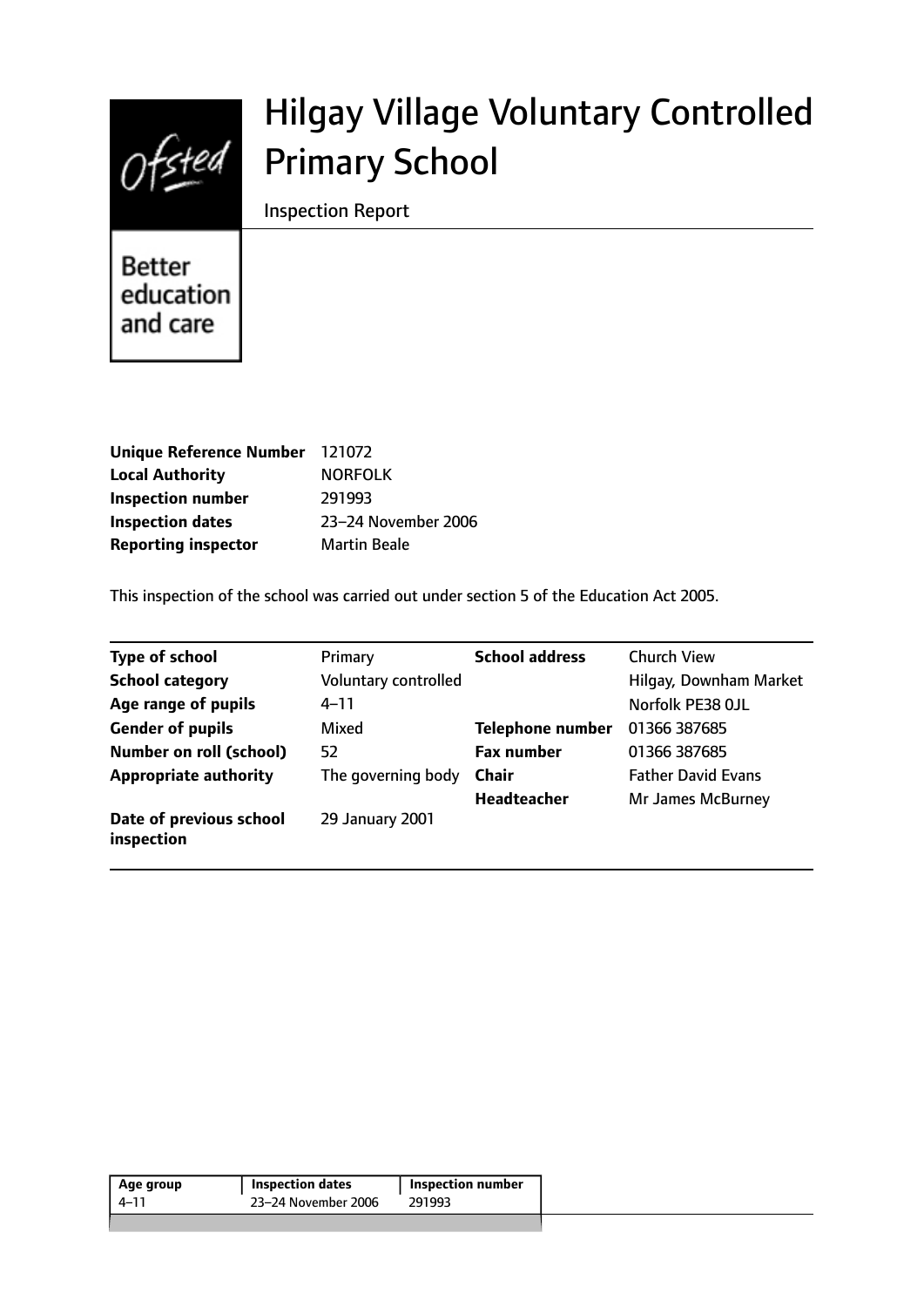© Crown copyright 2006

Website: www.ofsted.gov.uk

This document may be reproduced in whole or in part for non-commercial educational purposes, provided that the information quoted is reproduced without adaptation and the source and date of publication are stated.

Further copies of this report are obtainable from the school. Under the Education Act 2005, the school must provide a copy of this report free of charge to certain categories of people. A charge not exceeding the full cost of reproduction may be made for any other copies supplied.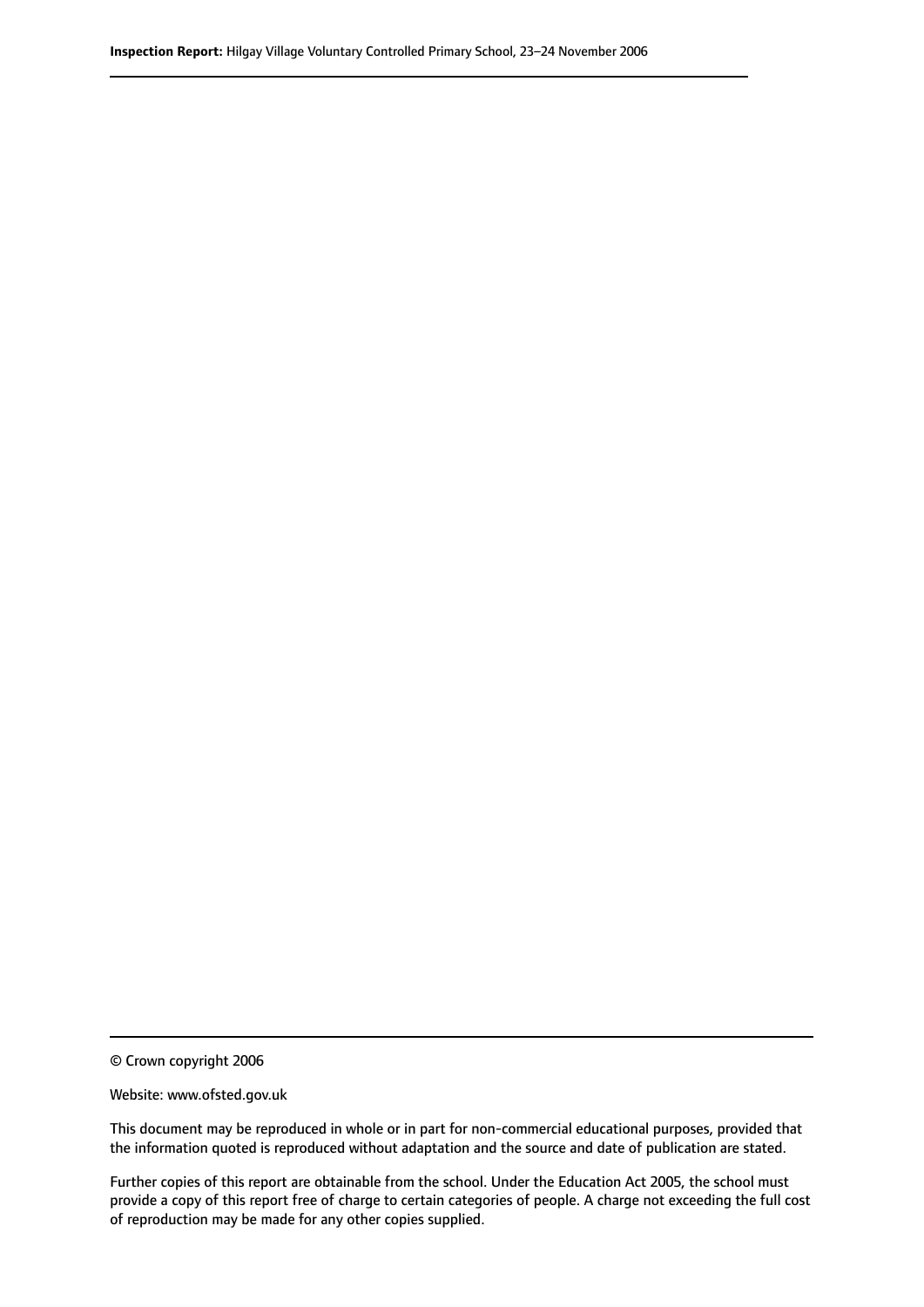## **Introduction**

The inspection was carried out by one Additional Inspector.

## **Description of the school**

This is a very small voluntary controlled Church of England primary school serving a village in west Norfolk. Virtually all pupils are of White British heritage. Free school meal entitlement is below average. Attainment on entry is broadly average. Pupil mobility is quite high. Consequently the profile of each year group varies and can fluctuate during any one academic year. The proportion of pupils with learning difficulties and disabilities is above average. The pupils are taught in three mixed-age classes but pupils in Years 3 to 6 are taught together two afternoons per week.

### **Key for inspection grades**

| Grade 1 | Outstanding  |
|---------|--------------|
| Grade 2 | Good         |
| Grade 3 | Satisfactory |
| Grade 4 | Inadequate   |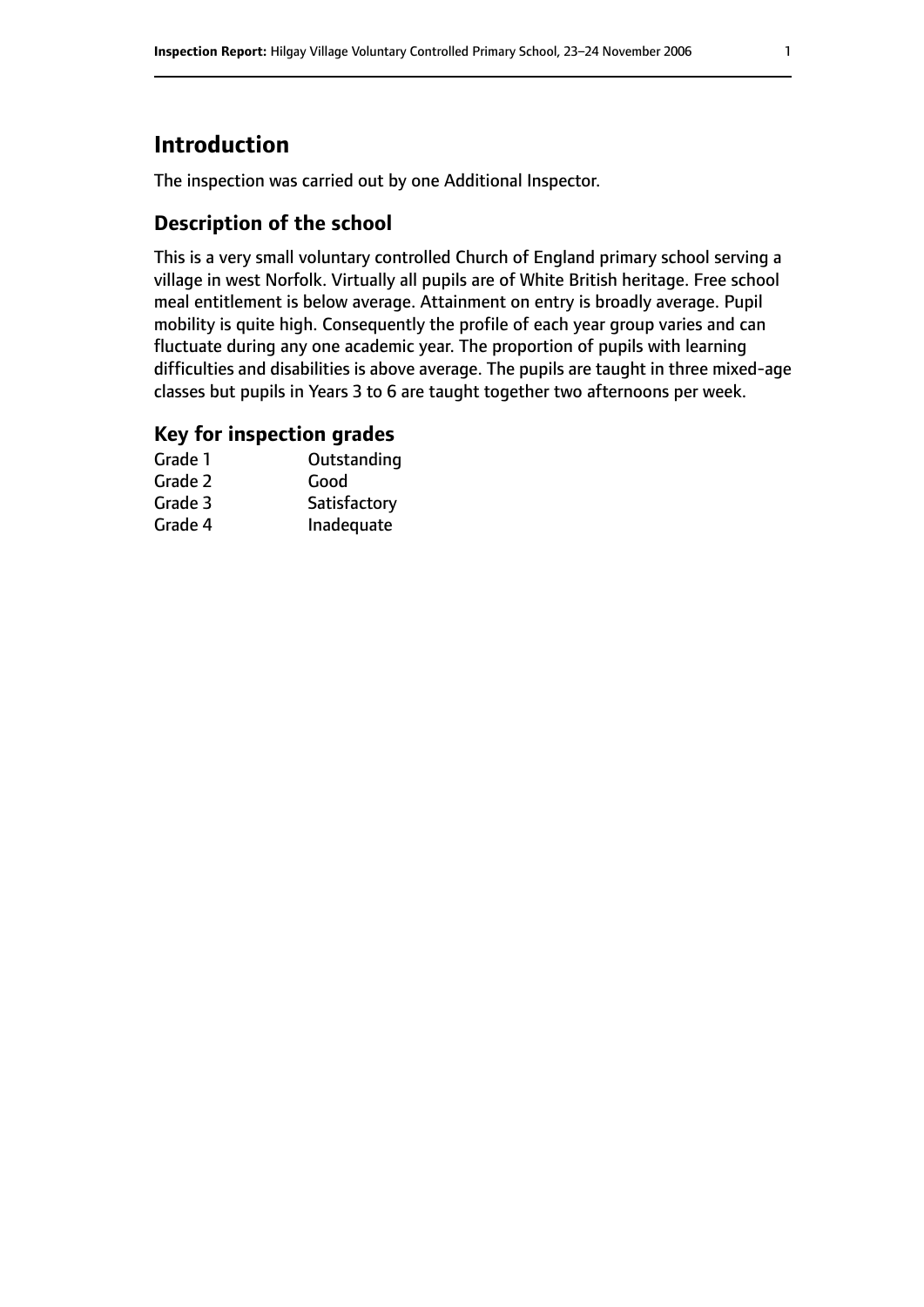## **Overall effectiveness of the school**

#### **Grade: 2**

Hilgay Village Primary School serves the local community well. The inspection shares the school's view that its effectiveness is good and that it provides good value for money. Over the last two years the school has successfully recovered from a difficult time. Major staffing problems, including a long period without a permanent headteacher and other tragic events known to the school community, seriously affected the school's performance in many areas. The staffing position is now stable. The school is improving and standards are rising, although for some pupils the legacy of the disruption remains.

Parents, many of whom are voluntary helpers in lessons, are very happy with the school and are particularly pleased with the good care, support and guidance provided for their children. Pupils are well known and feel safe and secure in the knowledge that there is always someone to turn to if they have a problem. Their personal development is good. Pupils have a positive attitude to their work and are keen to do well. They collaborate in lessons and take their responsibilities seriously.

The youngest children make a good start in the Reception class. The teacher and teaching assistant work well together to meet the needs of the children through a rich and varied curriculum. A decline in provision has been reversed so that the recent group achieved well and most reached nationally expected standards by the time they entered Year 1. This good start is now built on well in the rest of the school. The pupils respond with interest to the consistently good teaching, although pupil mobility can change the dynamics of classes and affect learning. The pupils benefit from small classes for English and mathematics. Pupils know their targets but some are not as clear about the steps they need to take to achieve them, partly because of inconsistencies in marking.

Achievement is good and standards overall are above average by Year 6, with the exception of writing where standards are average. Basic skills are given good attention but there are insufficient opportunities to write at length in subjects such as history and geography. The satisfactory curriculum has benefited from the considerable investment in computers and other new technology. Pupils with learning difficulties and disabilities are catered for well and make similar academic and personal progress as others. This is an area of much improvement in the last two years.

The school's decline has been halted and reversed under the effective leadership of the headteacher who has been in post for the last two years. He is supported well in this by a close staff team and committed governors. Leadership and management are good, although much work rests with the headteacher. Self-evaluation is generally accurate, acting as a secure base from which to plan for the future. The analysis of data is used well to track pupils and to evaluate where action is needed. Leadership and management are good, although much work rests with the headteacher. The leadership role of other staff is restricted by budget constraints that limit the time that can be provided to release them from classes. This holds back the school's ability to take the next steps forward as rapidly as it would like. Accordingly, the capacity to make further improvements is satisfactory rather than good.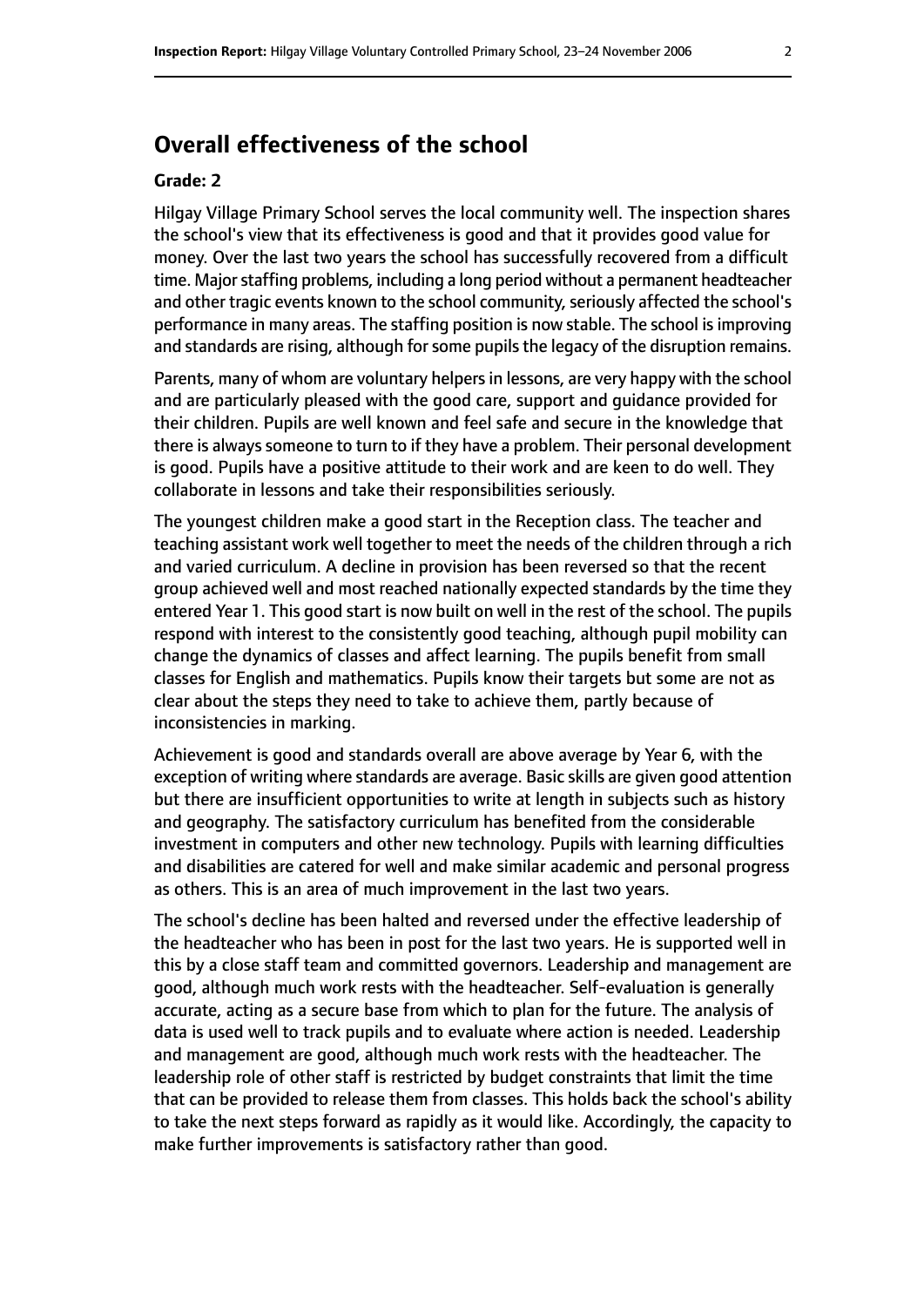## **What the school should do to improve further**

- Provide more opportunities for pupils to develop their writing in all subjects.
- Improve the guidance given to pupils to help them to improve their work and meet their targets.
- Develop the leadership roles of staff so that they can play a greater part in supporting the school's improvement.

## **Achievement and standards**

#### **Grade: 2**

Pupils are now making good progress during their time at the school, although this has not consistently been the case since the last inspection. There is no significant difference in progress between different groups of pupils. Targets are reasonably challenging and generally met by the pupils. Test results for Year 2 pupils had fallen considerably during the period of staffing problems but have improved over the last two years. They were broadly average in 2006, but with writing being the weakest area. As was the case at the last inspection, virtually all pupils reach and many exceed nationally expected standards by the end of Year 6. They are prepared well for the demands of secondary school. Year 6 test results have improved steadily and were above average in 2006. Science results were the strongest being very high and writing was again the weakest aspect being average.

## **Personal development and well-being**

#### **Grade: 2**

The pupils enjoy school and participate with interest and enthusiasm in activities both in and out of lessons. Their spiritual, moral, social and cultural development is good. Pupils understand key aspects of the cultures and customs of others. They know how to adopt a healthy lifestyle but the accommodation limits opportunities to exercise in all aspects of physical education (PE). Nevertheless, the school compensates for this so that overall standards in PE are sound. In the main pupils behave well and mostly act in a safe and sensible manner, treating each other with care and their teachers with respect. The pupils are developing a stronger voice in the school and can point to areas where they are proud to have made a difference. They contribute well to both school and community life. Attendance has fallen in recent years and is now broadly average. Holidays in term time are a major factor here, but family illness can also have a considerable effect on absence figures in this small school. Pupils' attitudes to learning, ability to cooperate and standards in literacy, numeracy and information and communication technology are giving them a good base for future economic well-being.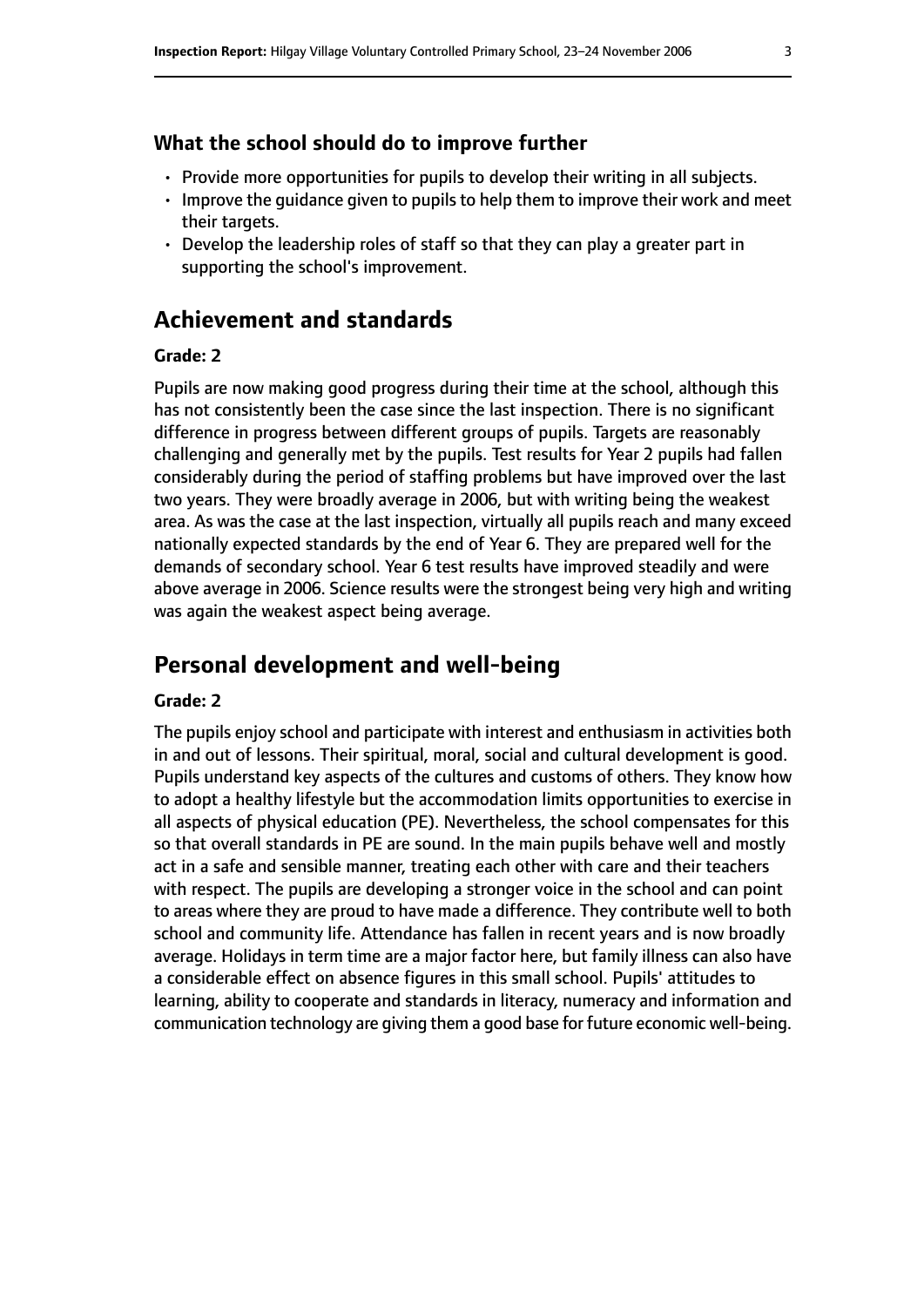## **Quality of provision**

#### **Teaching and learning**

#### **Grade: 2**

Teaching has improved considerably now that there is a stable staff team. Lessons have many strong features that benefit pupils' learning. The sharing of objectives for each lesson helps the pupils to understand the purpose of the work they are doing, but this is most effective where clear indications are also given of what individuals are expected to achieve. Teaching assistants are briefed and deployed well, making a substantial contribution to the progress of groups of pupils. Interactive whiteboards are used creatively to enhance teaching and make lessons more interesting. Pupils also have many opportunities to use computers to aid their learning. Assessment is thorough and its use to support the pupils' learning is becoming increasingly effective.

#### **Curriculum and other activities**

#### **Grade: 3**

The broad curriculum successfully promotes the pupils' academic and personal development. Given its size, the school provides a good range of extra-curricular activities, which are much appreciated by pupils and parents. The local environment and strong links with the community are exploited well to enrich the pupils' experiences and to extend their personal development. Planning ensures that pupils build skills systematically within core subjects in the mixed-age classes. The school is aware that planning is less secure in other subjects in Years 3 to 6 and is taking steps to remedy this situation. Information and communication technology skills are developed well in a wide range of subjects, but there are insufficient opportunities for the pupils to extend their writing. The good support for pupils with learning difficulties and disabilities ensures that they are fully involved in all school activities.

#### **Care, guidance and support**

#### **Grade: 2**

Arrangements for safeguarding the pupils' well-being are thorough and a high priority for the school. Health and safety arrangements are rigorous and first aid arrangements are very good. Relevant members of staff have received recent training in child protection. Arrangements for the introduction of children into Reception give them a smooth start and older pupils are prepared carefully for their transfer to secondary school. Pupils are set targets for their improvement but are not always clear about the specific action they need to take to achieve these. There is some constructive marking which shows pupils how work can be improved, but this quality is not consistent throughout the school.

Programmes of support are carefully established to meet the identified needs of pupils with learning difficulties and disabilities and strong links with outside agencies used to give further advice and guidance.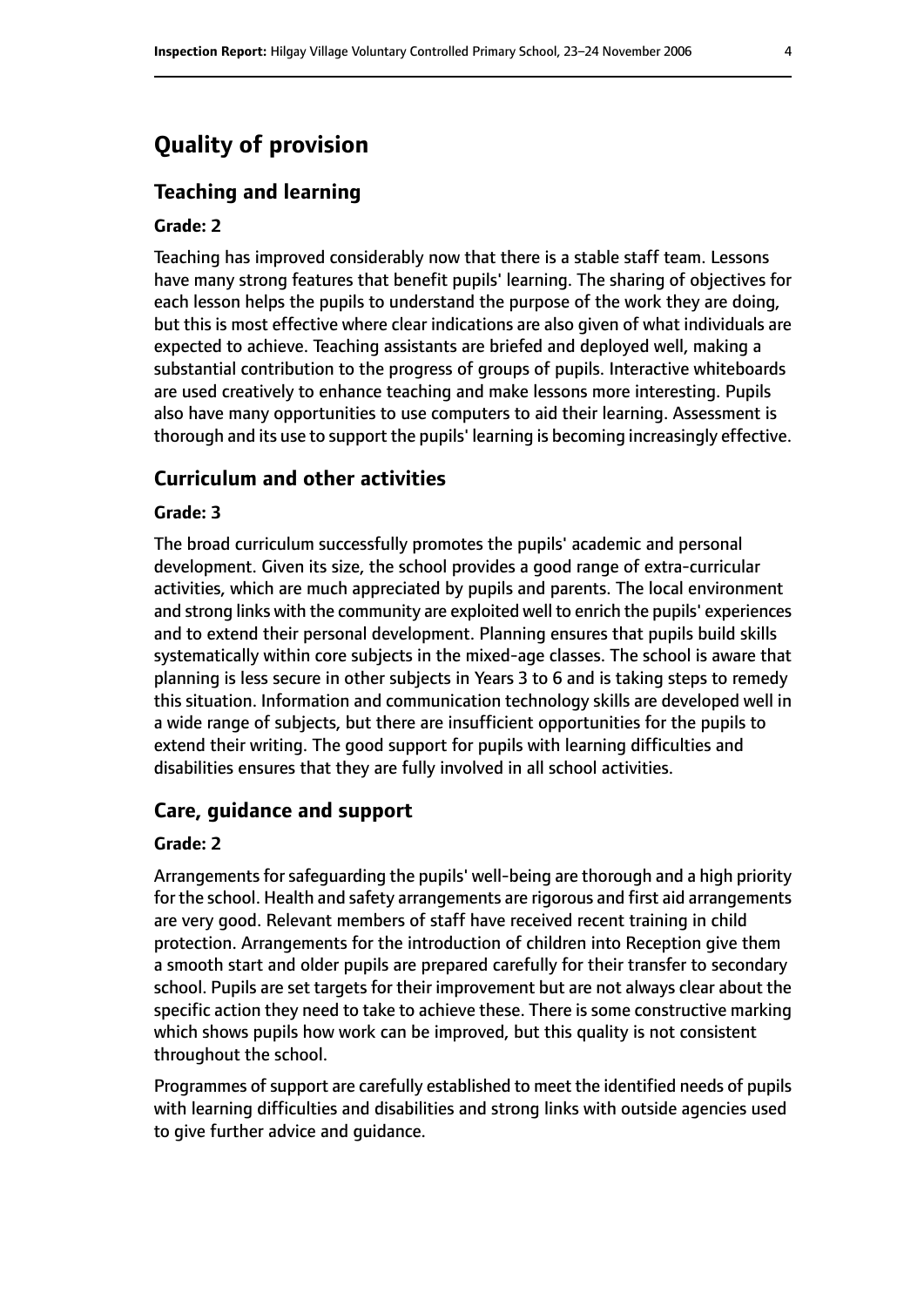## **Leadership and management**

#### **Grade: 2**

Leadership and management are good. Appointing a permanent headteacher and filling other teaching posts has brought much needed stability over the last two years. This has benefited teaching, learning and the pupils' progress. The school is very aware of its strengths and where improvements are needed, such as in planning for non-core subjects in Years 3 to 6. Secure procedures are in place to identify strengths and weaknesses in the school's performance. This is backed up by support where needed and carefully focused training. This clear direction underpins the school's success in overcoming recent difficulties. Funding is carefully directed towards the main priorities of maintaining staffing levels and improving resources and the accommodation. However, fluctuating pupil numbers severely affect the budget and the time that can be made available for other staff to undertake leadership roles. Governors, many of whom regularly help in school, are keen to improve their effectiveness. For example, they are taking action having identified that they are not sufficiently involved either in shaping the school's future direction or monitoring its performance closely enough.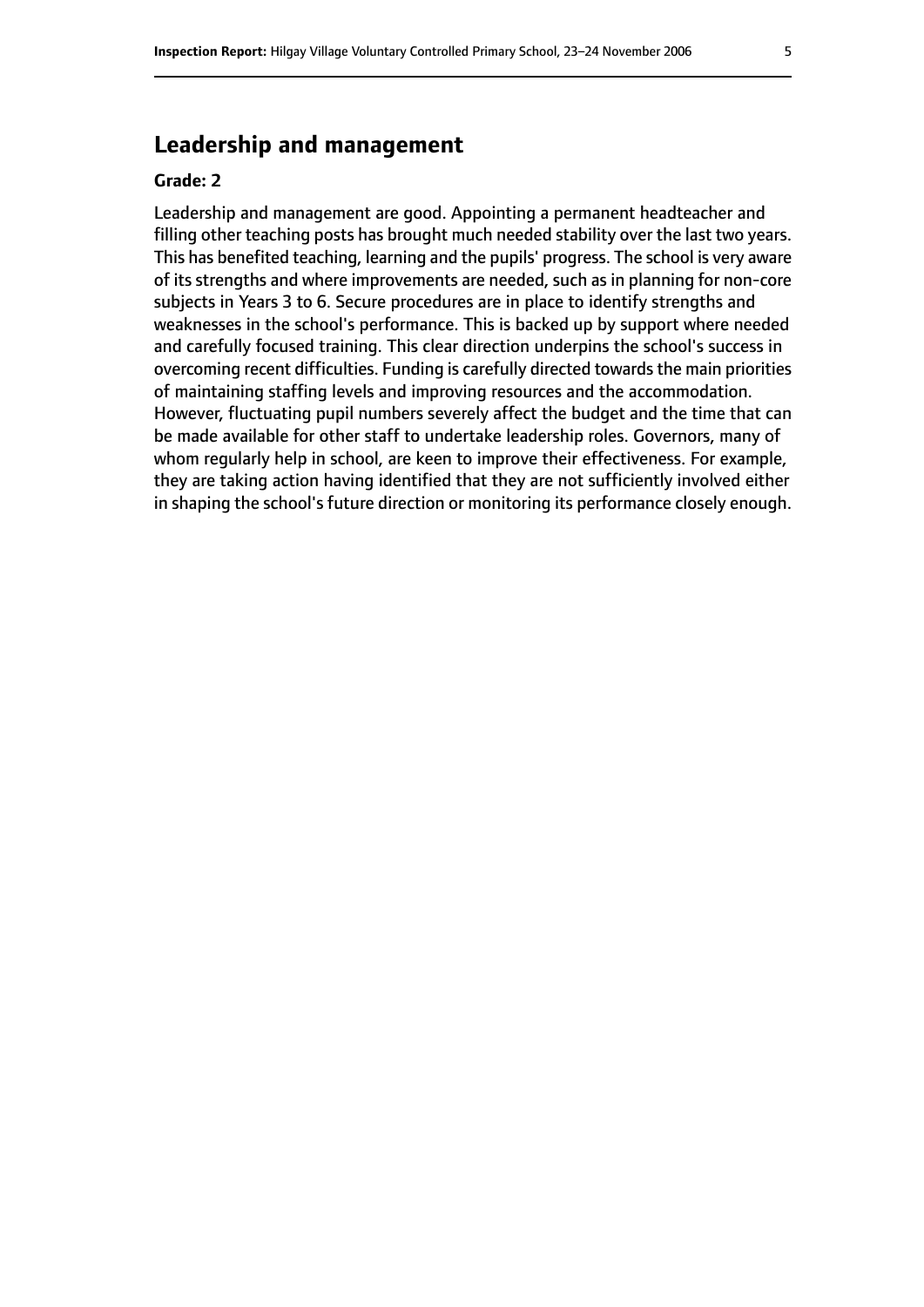**Any complaints about the inspection or the report should be made following the procedures set out inthe guidance 'Complaints about school inspection', whichis available from Ofsted's website: www.ofsted.gov.uk.**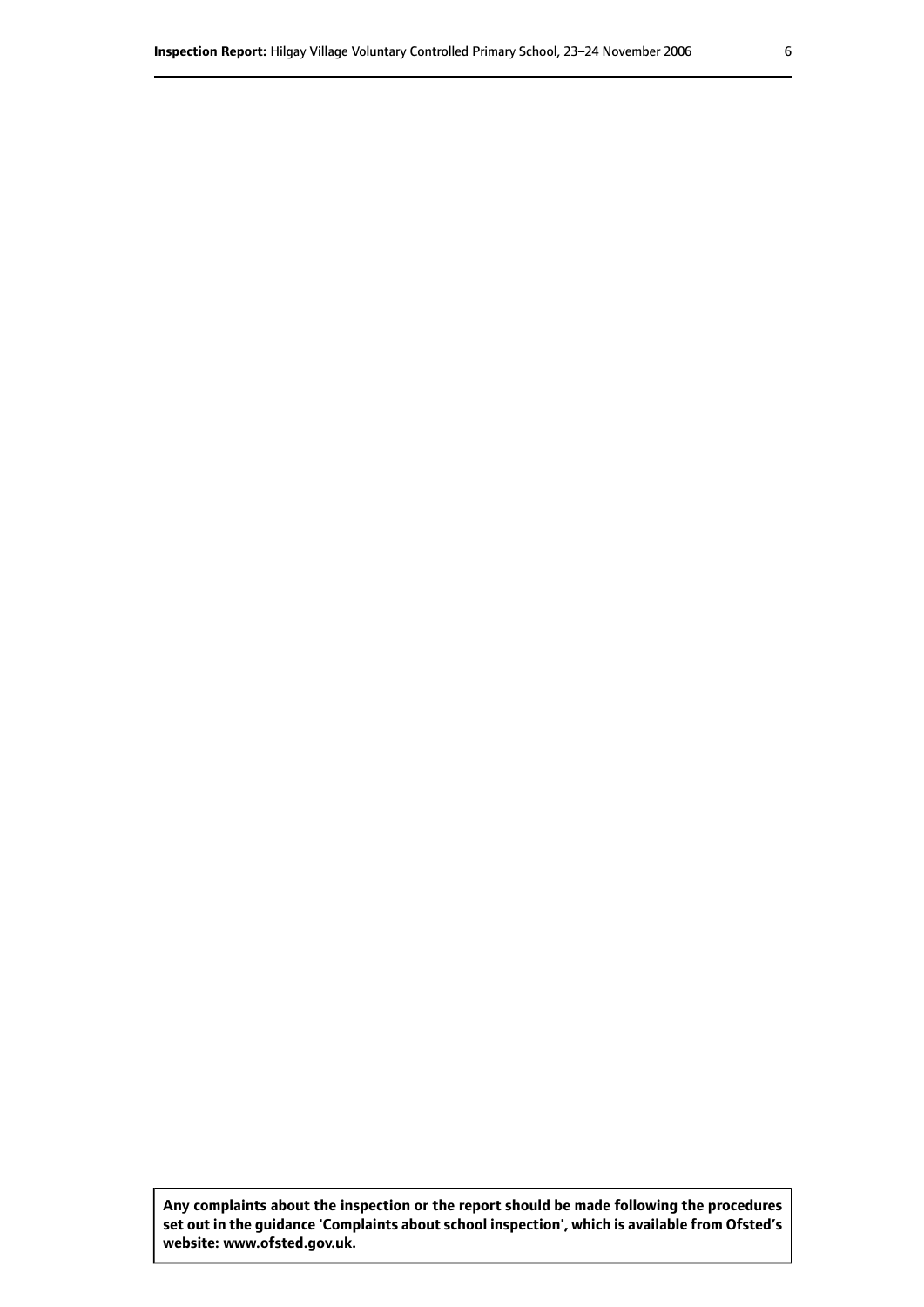# **Inspection judgements**

| Key to judgements: grade 1 is outstanding, grade 2 good, grade 3 satisfactory, and grade 4 | School         |
|--------------------------------------------------------------------------------------------|----------------|
| inadeauate                                                                                 | <b>Overall</b> |

## **Overall effectiveness**

| How effective, efficient and inclusive is the provision of education, integrated<br>care and any extended services in meeting the needs of learners? |     |
|------------------------------------------------------------------------------------------------------------------------------------------------------|-----|
| How well does the school work in partnership with others to promote learners'<br>well-being?                                                         |     |
| The quality and standards in the Foundation Stage                                                                                                    |     |
| The effectiveness of the school's self-evaluation                                                                                                    |     |
| The capacity to make any necessary improvements                                                                                                      |     |
| Effective steps have been taken to promote improvement since the last<br>inspection                                                                  | Yes |

## **Achievement and standards**

| How well do learners achieve?                                                                               |  |
|-------------------------------------------------------------------------------------------------------------|--|
| The standards <sup>1</sup> reached by learners                                                              |  |
| How well learners make progress, taking account of any significant variations between<br>groups of learners |  |
| How well learners with learning difficulties and disabilities make progress                                 |  |

## **Personal development and well-being**

| How good is the overall personal development and well-being of the<br>learners?                                  |  |
|------------------------------------------------------------------------------------------------------------------|--|
| The extent of learners' spiritual, moral, social and cultural development                                        |  |
| The behaviour of learners                                                                                        |  |
| The attendance of learners                                                                                       |  |
| How well learners enjoy their education                                                                          |  |
| The extent to which learners adopt safe practices                                                                |  |
| The extent to which learners adopt healthy lifestyles                                                            |  |
| The extent to which learners make a positive contribution to the community                                       |  |
| How well learners develop workplace and other skills that will contribute to<br>their future economic well-being |  |

## **The quality of provision**

| $\Box$ How effective are teaching and learning in meeting the full range of the $\Box$<br>  learners' needs?        |  |
|---------------------------------------------------------------------------------------------------------------------|--|
| $\mid$ How well do the curriculum and other activities meet the range of needs<br>$\mid$ and interests of learners? |  |
| How well are learners cared for, guided and supported?                                                              |  |

 $^1$  Grade 1 - Exceptionally and consistently high; Grade 2 - Generally above average with none significantly below average; Grade 3 - Broadly average to below average; Grade 4 - Exceptionally low.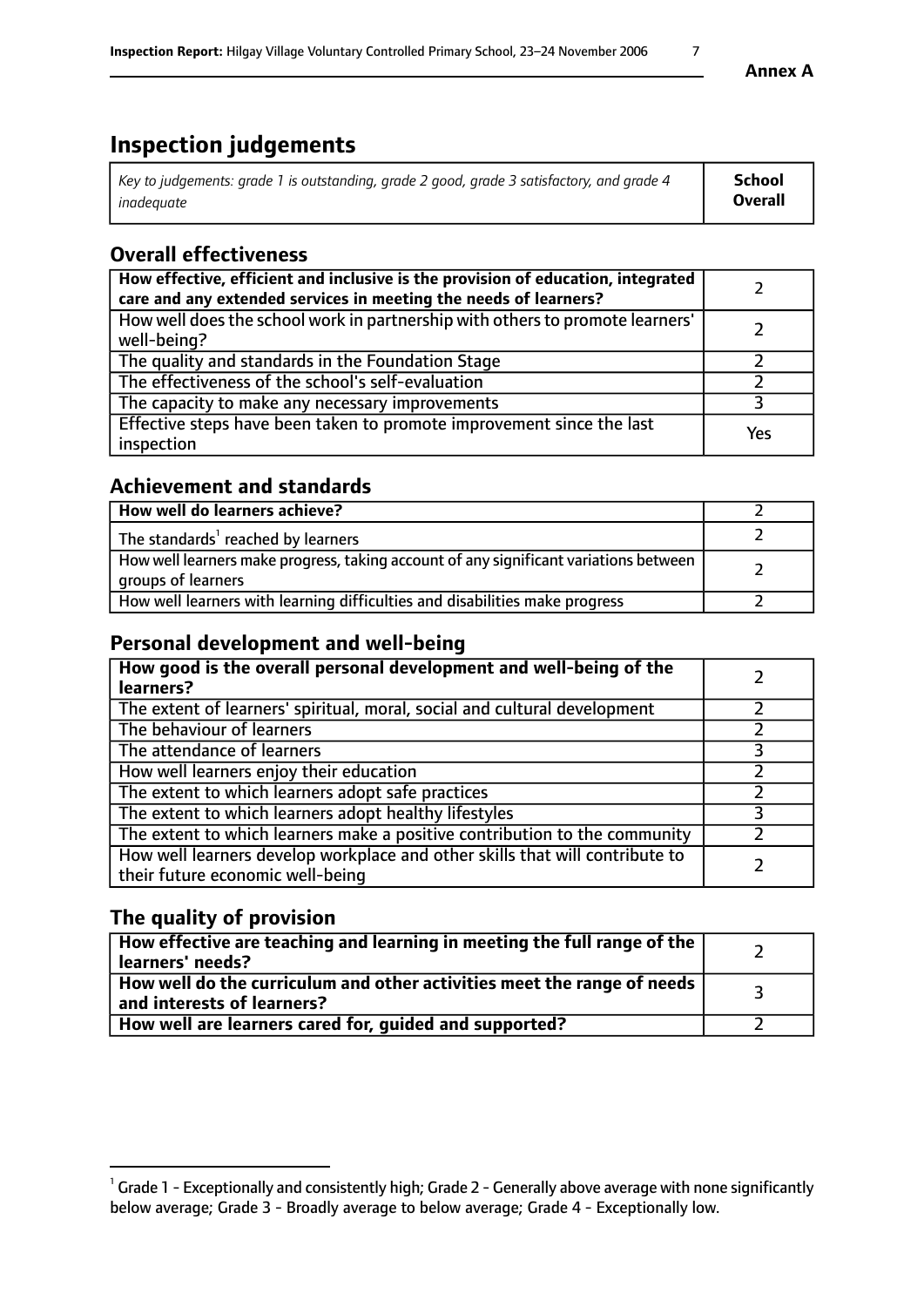# **Leadership and management**

| How effective are leadership and management in raising achievement<br>and supporting all learners?                                              |     |
|-------------------------------------------------------------------------------------------------------------------------------------------------|-----|
| How effectively leaders and managers at all levels set clear direction leading<br>to improvement and promote high quality of care and education |     |
| How effectively performance is monitored, evaluated and improved to meet<br>challenging targets                                                 |     |
| How well equality of opportunity is promoted and discrimination tackled so<br>that all learners achieve as well as they can                     |     |
| How effectively and efficiently resources, including staff, are deployed to<br>achieve value for money                                          |     |
| The extent to which governors and other supervisory boards discharge their<br>responsibilities                                                  |     |
| Do procedures for safequarding learners meet current government<br>requirements?                                                                | Yes |
| Does this school require special measures?                                                                                                      | No  |
| Does this school require a notice to improve?                                                                                                   | No  |